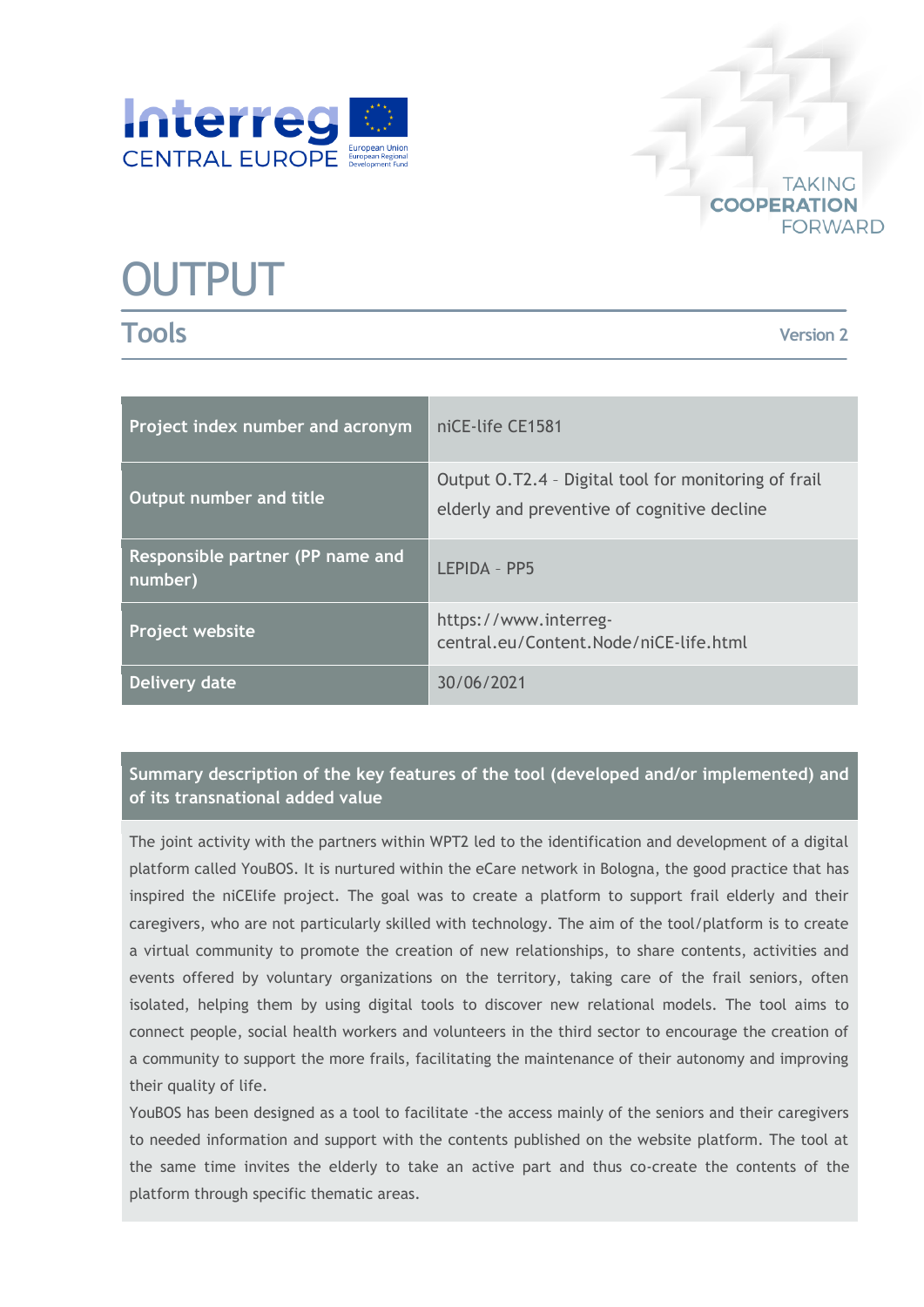

The possibility to interact directly through a forum with other users serves to maintain relationships between peers and be able to ask questions of interest to experts and the editorial staff of the platform, thus receiving answers to their needs.

The ultimate aims are to promote:

- **virtual socialisation;**
- make them more active;
- **healthy lifestyle;**
- reduction of the digital divide and users' social isolation.

The Digital Tool YouBOS is a responsive website, accessible online (h ttps://www.bolognasolidale.it/) through computer, smartphone or tablet.

Access from mobile devices is guaranteed by the adoption - in the realization of the platform - of the principles of responsive design.

The platform will periodically send messages (ask questions) designed by the health and social professionals to the seniors to monitor the use of the platform itself, identify social factors and individual behaviors linked to frailty, encourage the acquisition of healthy habits and measure the level of self-perception of their health status.

As far as the transnational added value of the solution is concerned, it is to be found in the provision of a tool that reflects the need of the seniors to become more digital and acquire competences and skill in this domain. Furthermore various principles of the [European Pillar of social rights](https://ec.europa.eu/info/strategy/priorities-2019-2024/economy-works-people/jobs-growth-and-investment/european-pillar-social-rights/european-pillar-social-rights-20-principles_en) take action. We are dealing with health care and in particular with preventive and curative health care of good quality, the long-term care especially with home-care and community-based services and support the access to essential services by empowering seniors for the digital world and its opportunities.

Finally, as regards the validation of the effectiveness of the YouBOS platform, two groups of people (frail seniors and volunteers/caregivers) have been recruited and involved in the pilot from the end of 2020 and until the end of 2021.

# **NUTS region(s) where the tool has been developed and/or implemented (relevant NUTS level)**

The European regions where the solution has been developed are:

- Emilia-Romagna Region (NUTS 2: ITH5, Emilia-Romagna / NUTS 3: ITH55, Bologna)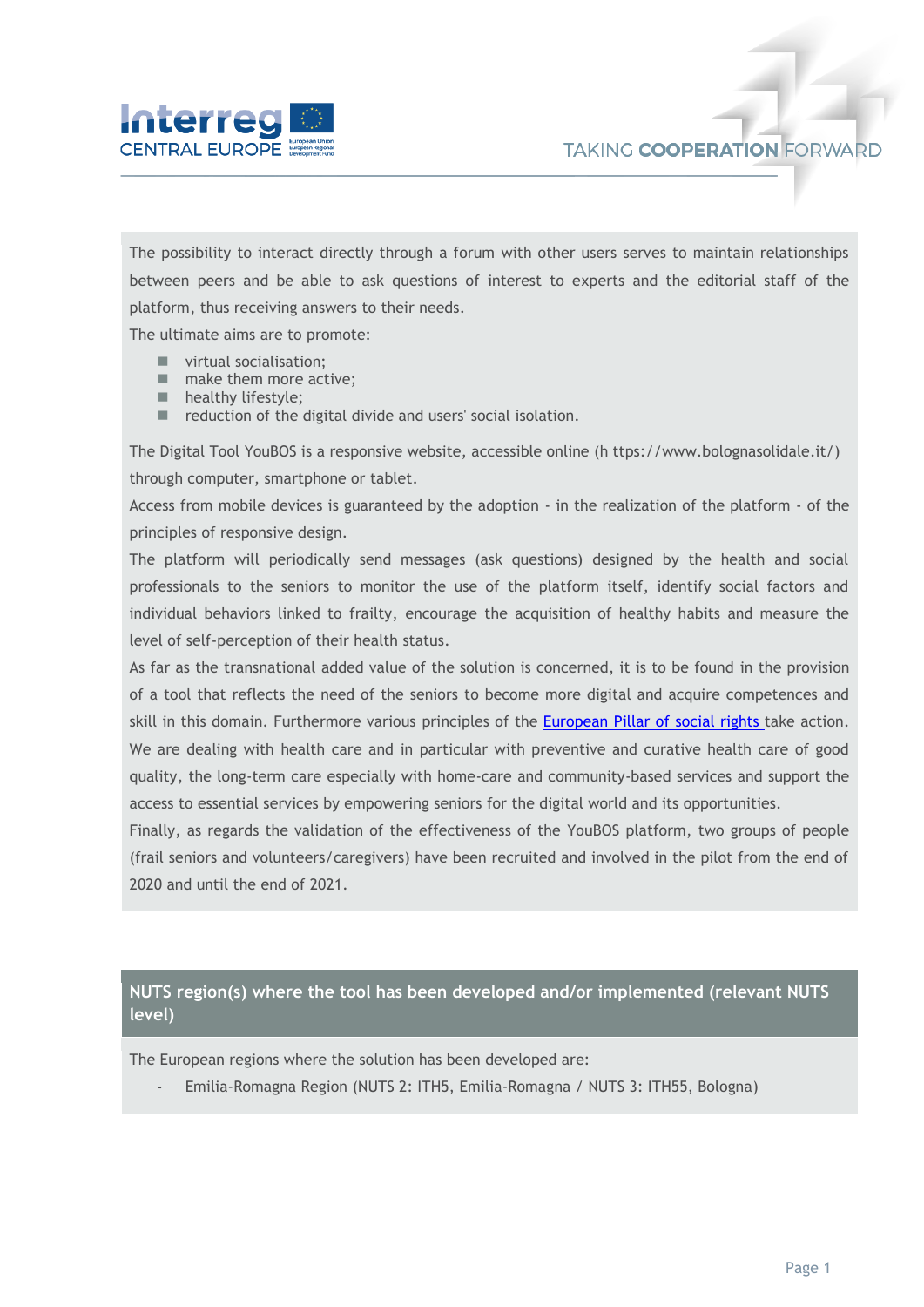

## **Expected impact and benefits of the tool for the concerned territories and target groups**

#### **Primary endpoint**

To maintain the cognitive capabilities (interaction and dialogue) gained by the seniors with the use of YouBOS.

### **Secondary End point**

Improvement of the acceptability and usability of the technologies by the seniors.

Reduction of the risk of isolation related to psychological factors (e.g., depression, anxiety); sociocultural factors (e.g., social supports, disruptive life events); and social environmental factors (e.g., transportation, housing).

Reduction of the digital divide. Better access to the services available in the local contexts thanks to the improvement of the digital competences.

The experiment aims also at verifying that the digital tool YouBOS developed by the existing [www.bolognasolidale.it,](http://www.bolognasolidale.it/) will be able to:

- build a virtual community with a group of frail seniors at risk of social isolation. Giving them the opportunity to rebuild friendly relationships.
- promote e-learning and the ability to use the contents available on the internet.

#### **Sustainability of the tool and its transferability to other territories and stakeholders**

Before the pandemic, in Italy, seniors used many forms of socialization and maintenance of cognitive abilities through the regular participation in courses, friendly events or group meetings. The pandemic denied physical contacts and isolated them. niCElife is promptly assisting to transfer these contacts from real to virtual firstly for the volunteers who animate these events, then, step by step, even the older ones who were pushed to activate their digital identity to participate in YouBOS supported by the LHA BO and Lepida.

With the use of digital identity, the seniors have also learned a more simplified access to care such as the use of the personal electronic health record, electronic prescriptions, the Covid digital passport and the search for appropriate information on health (i.e. scientific information on vaccination, especially on Covid).

YouBOS is becoming an information medium for the seniors in a participatory model and exchange of skills thanks to the blogs and forums. Youbos is promoting access to different forms of entertainment as well as radio and television such as youtube, podcasts, on-demand television, social networks, webinars, online meetings.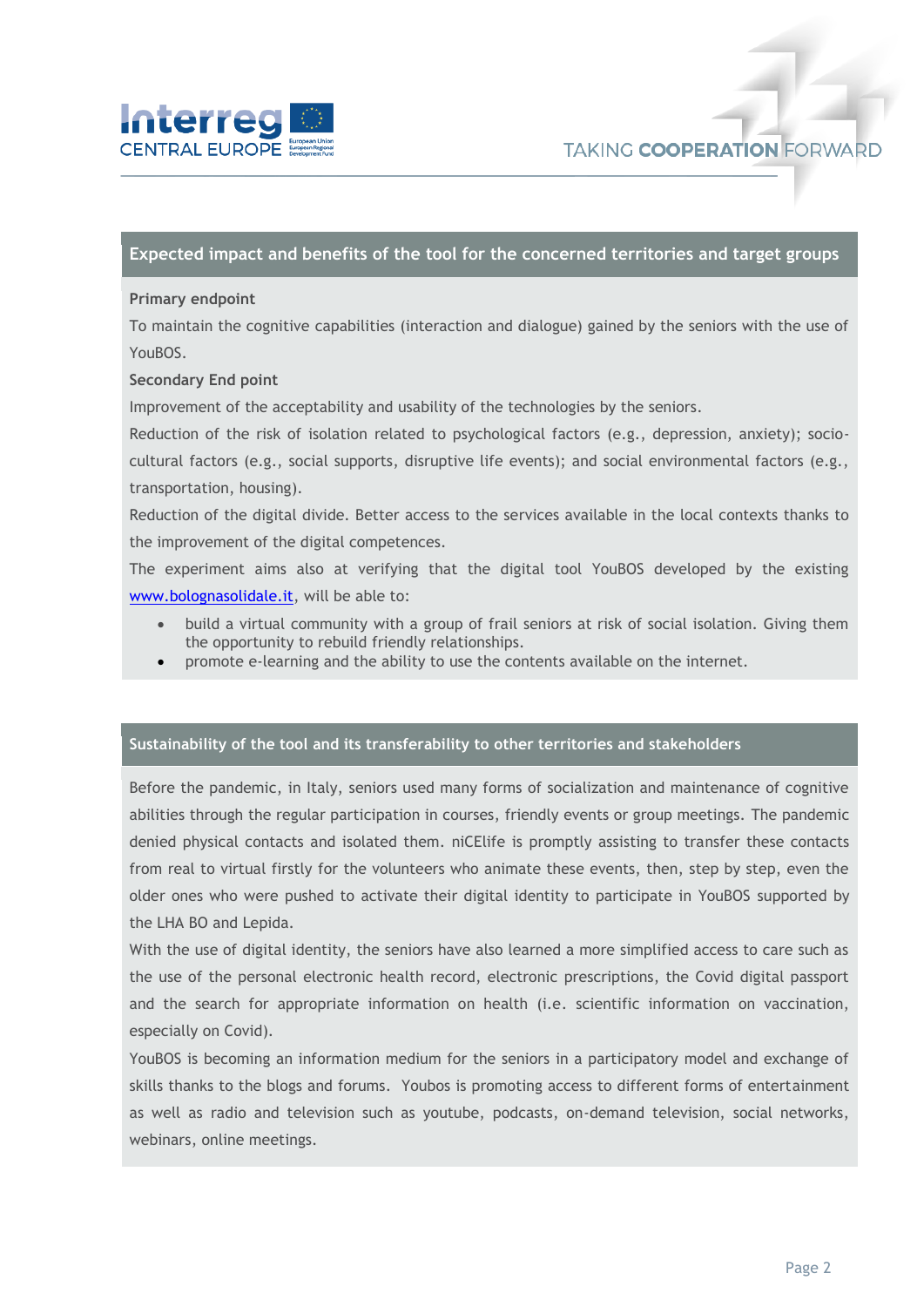

The benefits are related especially to the cognitive stimulation supported by the acquisition of digital skills that during the training to the use of tools and to their right selection, the sharing of the experience with others in learning, the relationship with trainers, the knowledge of an unusual for them but daily terminology made of English and technical terms, the discussion and the choice of topics that they wish to deal with, the analysis of new topics proposed by other participants. Finally, all the advantages connected to relieve their state of isolation and the chance to activate a friendly participation.

Due to the pandemic, the communication of the project has been very difficult at political and institutional level due to the prevailing interest in the fight against COVID and the promotion of vaccination. YouBOS was presented as an opportunity to disseminate appropriate information but efforts on its promotion will be carried out from October 2021 to June 2022.

## **References to relevant deliverables and web-links If applicable, pictures or images to be provided as annex**

The main deliverables that enabled the output to be achieved are the following:

- Deliverable DT.2.4.1
- Deliverable DT.2.4.2
- Deliverable DT.2.4.3
- Deliverable DT.2.4.4
- deliverable D.T1.3.1

They can be downloaded from the project website: [https://www.interreg](https://www.interreg-central.eu/Content.Node/niCE-life.html)[central.eu/Content.Node/niCE-life.html](https://www.interreg-central.eu/Content.Node/niCE-life.html)